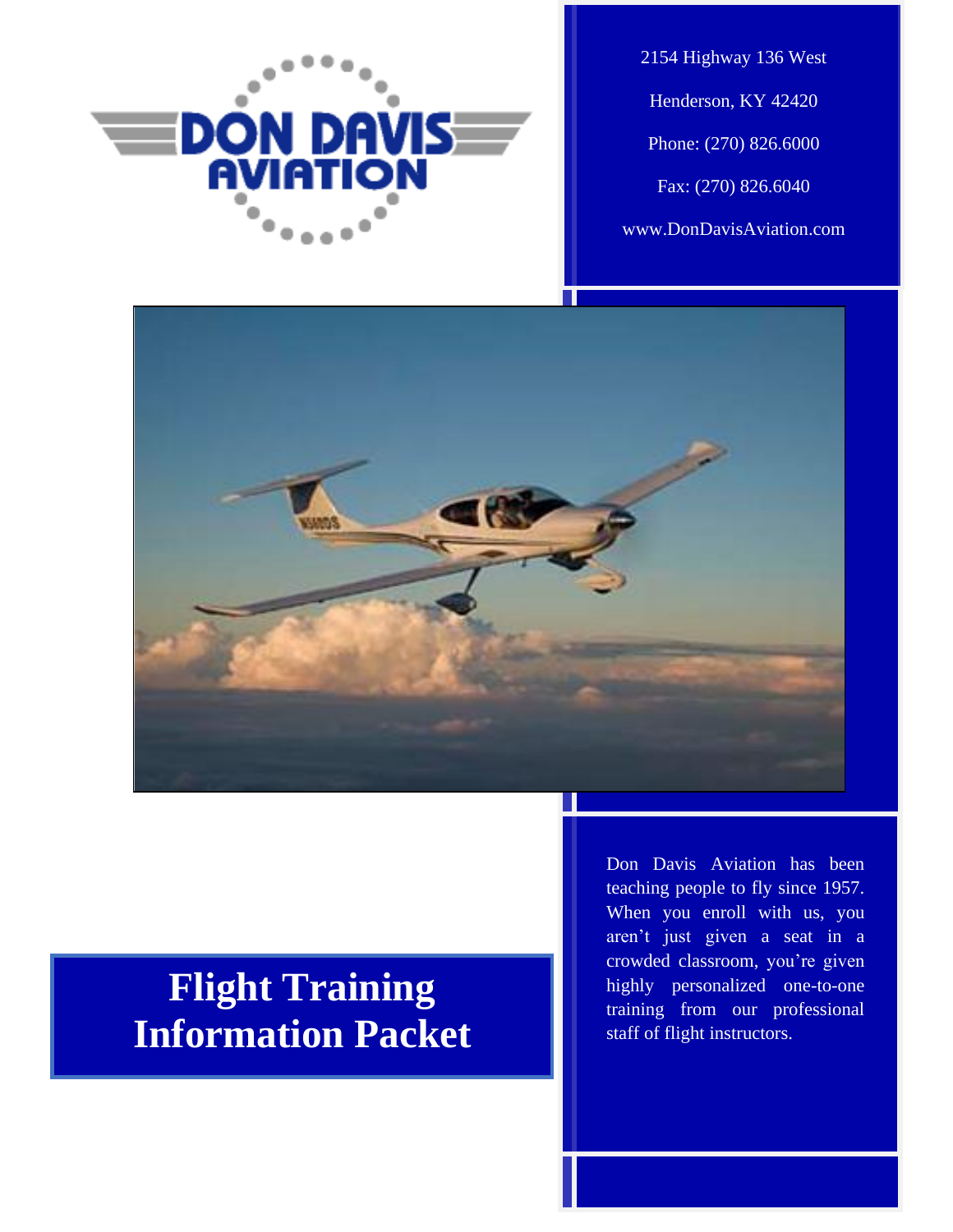*If you are looking to start a career or you have just always wanted to learn how to fly, Don Davis Aviation can provide you with that training.*

*We offer training for aspiring Private Pilots all the way up to those looking to pursue a Commercial Certificate. The training we offer is listed below.*

*Private Pilot Certificate***:** Allows the pilot to fly single-engine airplanes without getting paid to do so. Private pilots are required to complete 40 hours of flight training, although the average is 50- 70 hours. With a private pilot certificate, you may fly single engine airplanes with passengers. The private pilot certificate allows a pilot to fly in fair weather day and night.

*Instrument Rating***:** This allows the pilot to fly in marginal weather conditions. This rating is added to a Private Pilot Certificate. Instrument pilots are required to complete 40 hours of instrument training. With the increased ability to fly in some marginal weather conditions, this can potentially lead to fewer canceled flights.

*Commercial Certificate***:** Allows the pilot to fly airplanes for hire. This includes a selection of jobs such as aerial photography or surveying and conducting sightseeing tours. Commercial pilot candidates are required to have at least 250 hours of flight time and 20 hours of commercial training.

*CFI (certified flight instructor):* A CFI certificate allows you to teach others how to fly. Most, but not all aviation careers begin with Flight Instructing. A good flight instructor is knowledgeable and has a passion for aviation.

# **CAREER PROGRESSION**

If you are looking for a career in aviation, there are numerous career paths, and an aspiring student shouldn't limit themselves to assuming airline flying is all you can really do. The options are numerous and include but are not limited to corporate, charter, air-ambulance, agriculture, bush flying, humanitarian, and others. A typical career path may include flight instructing to build time to qualify for the airlines, or if airlines aren't your goal you may find one of the options listed above more to your liking.

Not only is our website very informational, you may find further information at these listed below.

Don Davis Aviation<http://dondavisaviation.com/>

FAA<http://www.faa.gov/>

AOPA<http://www.aopa.org/>

Jetcareers<http://forums.jetcareers.com/>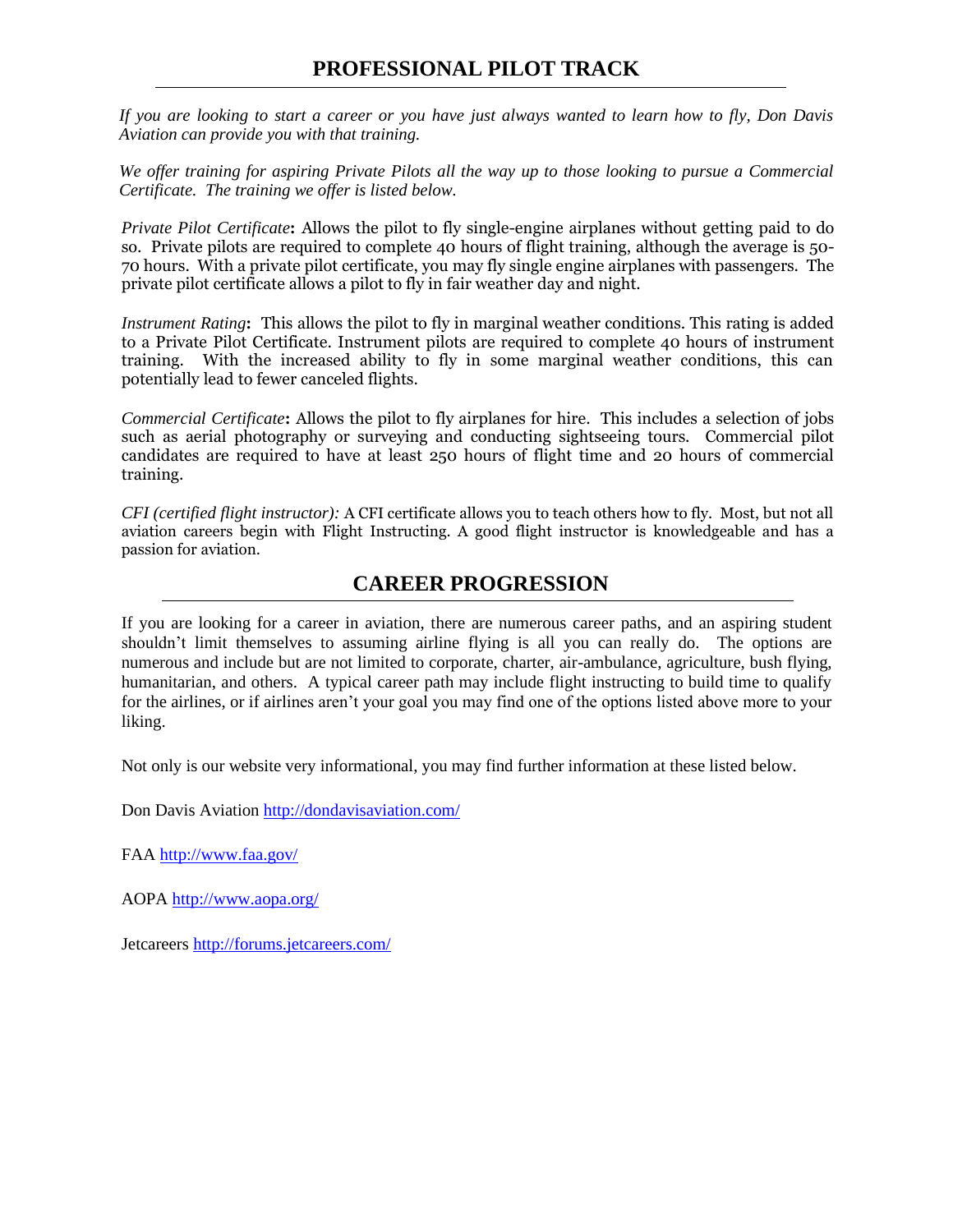## **Private Pilot**

Private pilot training is divided into three stages:

| Pre-Solo                     | The first stage prepares you for solo flight. You will learn basic<br>flight maneuvers, communications and landings as well as<br>aerodynamics and regulations. The emphasis is on safe operation<br>of the airplane in the local area. The first time you fly an airplane<br>solo will be one of the most amazing moments in your life.                                                           |
|------------------------------|----------------------------------------------------------------------------------------------------------------------------------------------------------------------------------------------------------------------------------------------------------------------------------------------------------------------------------------------------------------------------------------------------|
| <b>Cross Country</b>         | In flight training, cross country is simply a flight to an airport that<br>is 50 miles away. In preparation for flying a solo cross country<br>you will make a few of these flights with your instructor, learning<br>how to navigate using aeronautical charts and radio aids to<br>navigate. Once you are ready you will complete solo flights to<br>other airports.                             |
| <b>Checkride Preparation</b> | Before you receive your private pilot certificate, you will need to<br>pass a checkride. A checkride is analogous to the test you take to<br>get your driver's license. The third and final stage of flight<br>training prepares you for this test. You will review and practice<br>all of the flight maneuvers you have learned until they meet the<br>standards required to pass your checkride. |

## **Instrument Rating**

Instrument training is divided into four stages: Keep in mind this rating is optional and added after you have received your Private Pilot Certificate.

| Basic Attitude Instrument                                  | You will learn to fly basic maneuvers by looking only at your<br>instruments. During instrument flights, you will use a view<br>limiting device to prevent you from seeing outside the airplane.                                                                                                                                                                                                                                                                             |
|------------------------------------------------------------|------------------------------------------------------------------------------------------------------------------------------------------------------------------------------------------------------------------------------------------------------------------------------------------------------------------------------------------------------------------------------------------------------------------------------------------------------------------------------|
| Radio Navigation                                           | You will learn how to use radio aids for navigation to find your<br>way around the airspace.                                                                                                                                                                                                                                                                                                                                                                                 |
| Approaches                                                 | During the third stage of instrument training, you will learn how to<br>find the airport, line up with the runway, and descend for landing—<br>all without looking outside. This builds upon the foundational<br>skills learned during basic attitude instrument training and radio<br>navigation training. It requires and develops an ability to multi-<br>task, as you control the airplane, navigate, and communicate with<br>air traffic control, all at the same time. |
| <b>Cross Country Procedures</b><br>& Checkride Preparation | The final stage takes you away from the local area, as you learn<br>cross country procedures while in the instrument environment.<br>Then you review all of the skills learned in preparation for another<br>checkride.                                                                                                                                                                                                                                                      |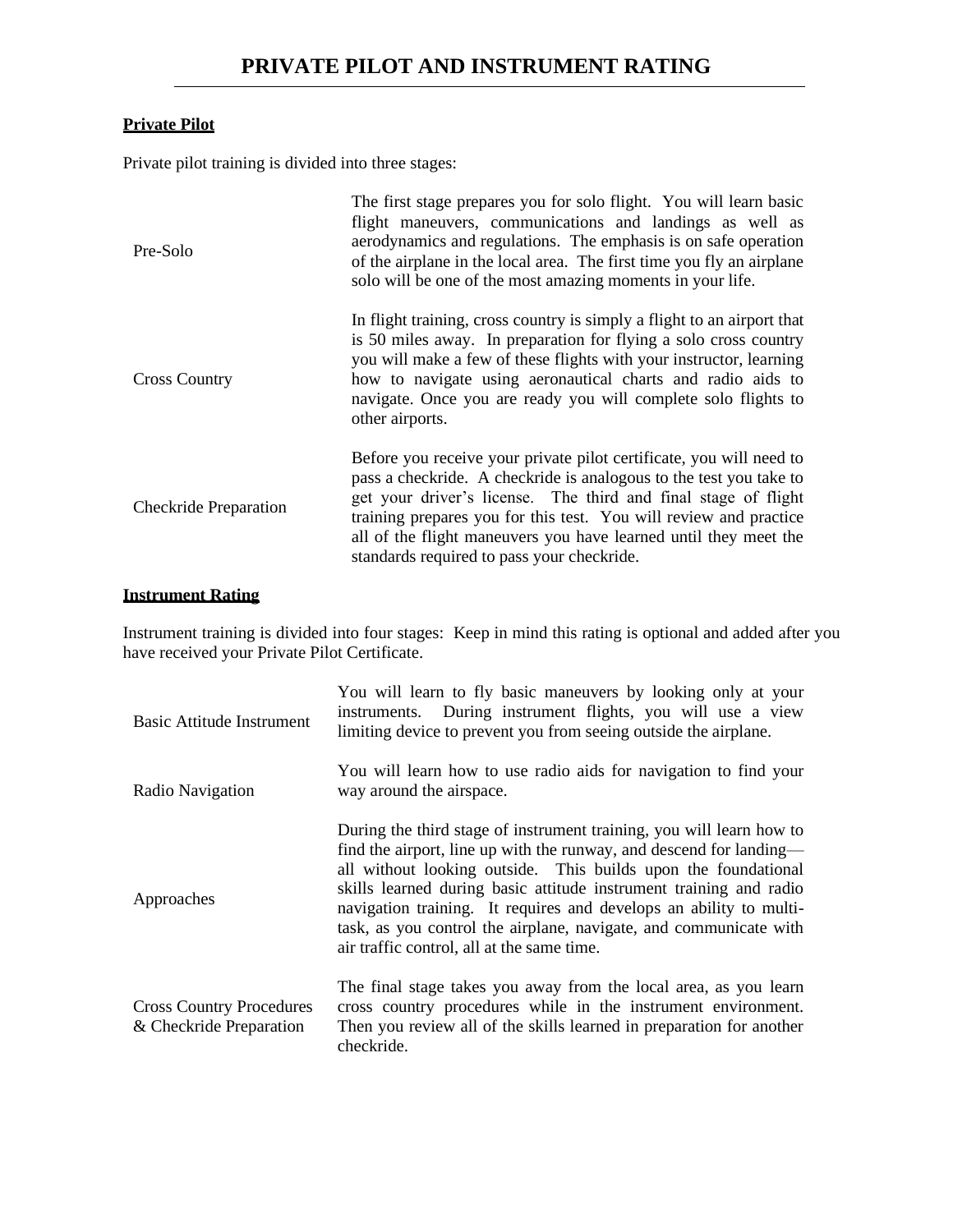## **PRIVATE PILOT TRAINING AND REQUIREMENTS**

| <b>Flight Time Required</b> | 40 hours minimum which consists of at least 20 hours minimum of flight<br>with an instructor and 10 hours minimum of solo flight. The average student<br>requires 50-70 hours total. |  |
|-----------------------------|--------------------------------------------------------------------------------------------------------------------------------------------------------------------------------------|--|
| Ground School               | Mostly self-study, supplemented with one-on-one instruction at Don Davis<br>Aviation.                                                                                                |  |
| Documentation               | Proof of citizenship (or TSA approval). $3rd$ class medical certificate is not<br>required until your first solo flight, but encouraged much sooner.                                 |  |
| Scheduling                  | Frequency of scheduling is entirely up to the student. Don Davis Aviation<br>recommends two to three lessons each week.                                                              |  |
| __ _ _ _ _ _ _ _            |                                                                                                                                                                                      |  |

**COST OF FLIGHT TRAINING**

One of the biggest concerns with flight training is the cost. The amount of money needed for flight training can vary greatly depending on how many hours you need to complete your training.

The FAA requires 40 hours of flight time to obtain a Private Pilot license. Although it is possible to become a pilot at 40 hours, it is quite normal for a person to have 50-70 hours prior to receiving the Private Pilot certificate. The following is typical of what your training will cost at the **FAA minimum**:

| <b>Books and Materials</b> |          | \$300.00           |            |
|----------------------------|----------|--------------------|------------|
| <b>Medical Certificate</b> |          | \$100.00           |            |
| Aircraft Rental            | 40 Hours | $$125.00$ per Hour | \$5,000.00 |
| <b>Flight Instruction</b>  | 30 Hours | $$50.00$ per Hour  | \$1,500.00 |
| Ground Instruction         | 10 Hours | \$30.00 per Hour   | \$300.00   |
| <b>FAA Written Test</b>    |          | \$150.00           |            |
| <b>FAA Practical Test</b>  |          | \$500.00           |            |
|                            |          |                    |            |

Total \$7,850.00

#### *Miscellaneous Costs*

Headset Rental \$3.00 per Hobbs hour

*Please Note:*

*\*The aircraft rental rate shown here is for our Cessna 172 aircraft. If you prefer a Diamond DA40, plan on \$27 per hour more for the aircraft for an overall increase of \$1,350.00. \*\*Note that this is an estimate depending on how regularly you fly, you may be able to get your license at* 

*the FAA minimum.* 

*\*\*Prices are subject to change.*

Request our price sheet list for hourly rates for each aircraft, flight fees, flight instructors, books and materials. If you have any questions, feel free to call Don Davis Aviation for more information.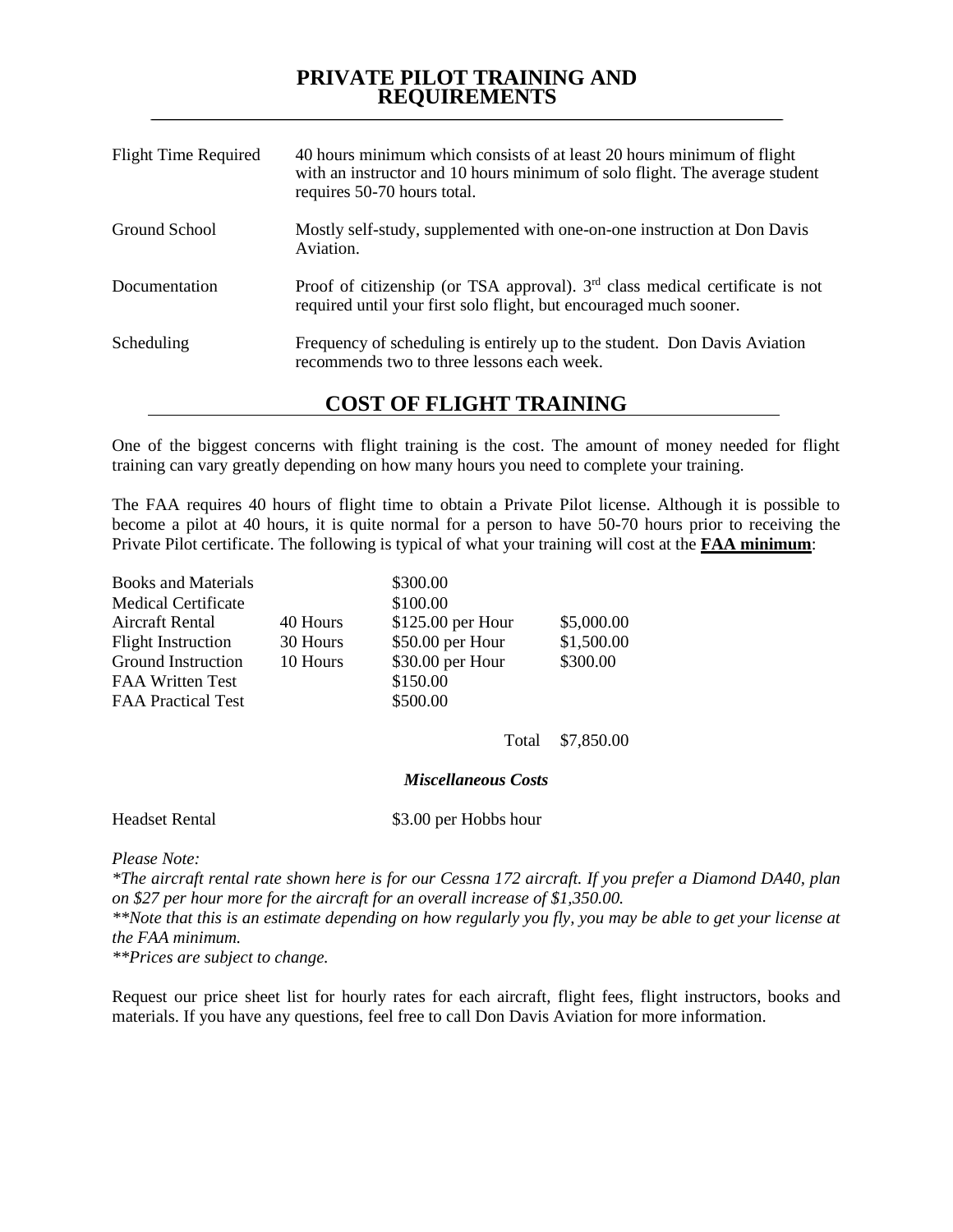## **Age**

You may apply for a student pilot certificate and fly solo when you are 16 years of age or older. When you are 17, you may apply for a private pilot certificate.

## **Medical**

The FAA requires a medical examination before your first solo flight. We recommend obtaining your medical certificate before you begin training, to ensure you have no disqualifying conditions before investing your time and money. Only approved Aviation Medical Examiners (AME) may conduct flight physicals for issuance of medical certificates. Unless it is under **BasicMed**, then please ask your flight instructor.

Medical certificates come in three classes: first, second, and third, with first being the most limited and third having the least limitations. Student pilots only need a third-class medical. Any pilot with career aspirations should consider obtaining a first-class medical, as many operations will require this.

#### **English**

English is the language of aviation; you must be able to read and speak it fluently. If you understand this document, chances are you meet this requirement.

#### **Proof of Citizenship / TSA Approval**

The Transportation Security Administration requires flight schools to ascertain proof of US citizenship for all students. The documents required include a US passport; or a government-issued photo identification AND a US birth certificate.

Non-citizens must receive TSA authorization prior to beginning flight training. The process is initiated by visiting the website www.flightschoolcandidates.gov and following the steps listed there. During the process, you will have to pay a \$130 fee and have fingerprints taken for a background check.

# **PHYSICALS FOR PILOTS**

| <b>Name</b>            | <b>Address</b>                                    | <b>Phone</b>       | Cost             |
|------------------------|---------------------------------------------------|--------------------|------------------|
| Dr. David Greer        | 10455 Orthopedic Drive<br>Newburgh, Indiana 47630 | $(812) 858 - 2100$ | \$120.00         |
| Dr. Theodore Waflart** | 695 W $2nd$ St.<br>Jasper, Indiana 47546          | $(812)$ 996-5750   | Call for Current |

\*To begin paperwork for your medical, visit [https://medxpress.faa.gov](https://medxpress.faa.gov/)

\*\* Please note that Dr. Waflart is retired but is making appointments throughout the week for physicals. Please call for his most up to date schedule.

# **BENEFITS**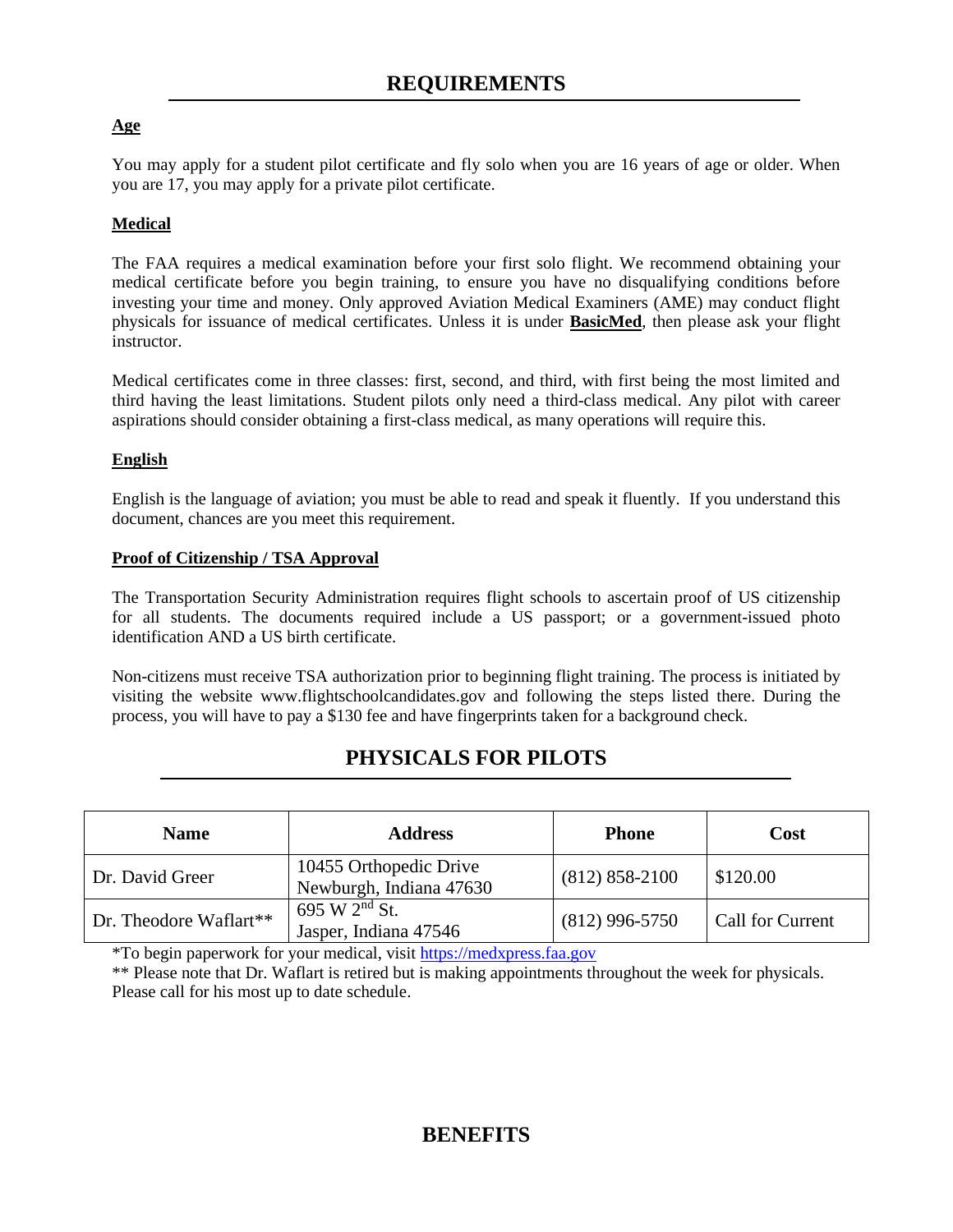#### **The benefits of learning to fly range from personal satisfaction to an exciting career:**

- **Self-fulfillment.** Few things top the feeling of accomplishment you experience after your first solo flight. When you achieve your pilot certificate you join the ranks of all the pilots who came before you.
- **Family travel.** You can significantly reduce the hours of travel time by automobile. By piloting an aircraft, you can avoid the hassles of commercial air travel and fly into more airports.
- **Find a new career.** We call it 'Living the Dream.' Earn a living doing what you love! The aviation industry needing pilots now and future projections are forecasting an even greater need. Now is a great time to prepare to enter the workforce.
- **Enhance your business.** Instead of relying on airline travel, fly your own aircraft to business meetings, saving time and money.
- **Exciting new hobby.** Flying is a wonderful way to spend weekends and days off. Imagine the enjoyment of your friends and family as you share your love of aviation with them.

#### **What you will be able to do with a Private Pilot Certificate**

- Escape the ordinary with a "hundred-dollar hamburger."
- Avoid long car trips by flying your family to your vacation destination.
- Make it to your business meeting without the hassles of ticketing and security lines.
- Continue training for an exciting new career.
- Build lifetime friendships as you share stories and experiences with other pilots.

# **IS IT DIFFICULT TO LEARN TO FLY?**

#### **Learning to fly is a challenging process.**

- Flight training is not a physically demanding process but does require hand-eye coordination and the ability to multi-task.
- Ground school subjects include navigation, basic physics, and aviation regulations.
- During some maneuvers, you may experience slight G-Forces. If you do not experience motion sickness while in a moving car, you will most likely be comfortable in the airplane.

#### **Obstacles to flight training and how to deal with them.**

- **Work & Family Obligations** We know you can't plan for a lot of things in life, but begin training when the distractions of life are at a minimum.
- **Financial Constraints** Set aside the necessary funds prior to beginning training.
- **Learning Plateaus** Network with other pilots to share experiences, understand that plateaus are a normal part of the process and our CFI's are experienced in moving you forward when they occur.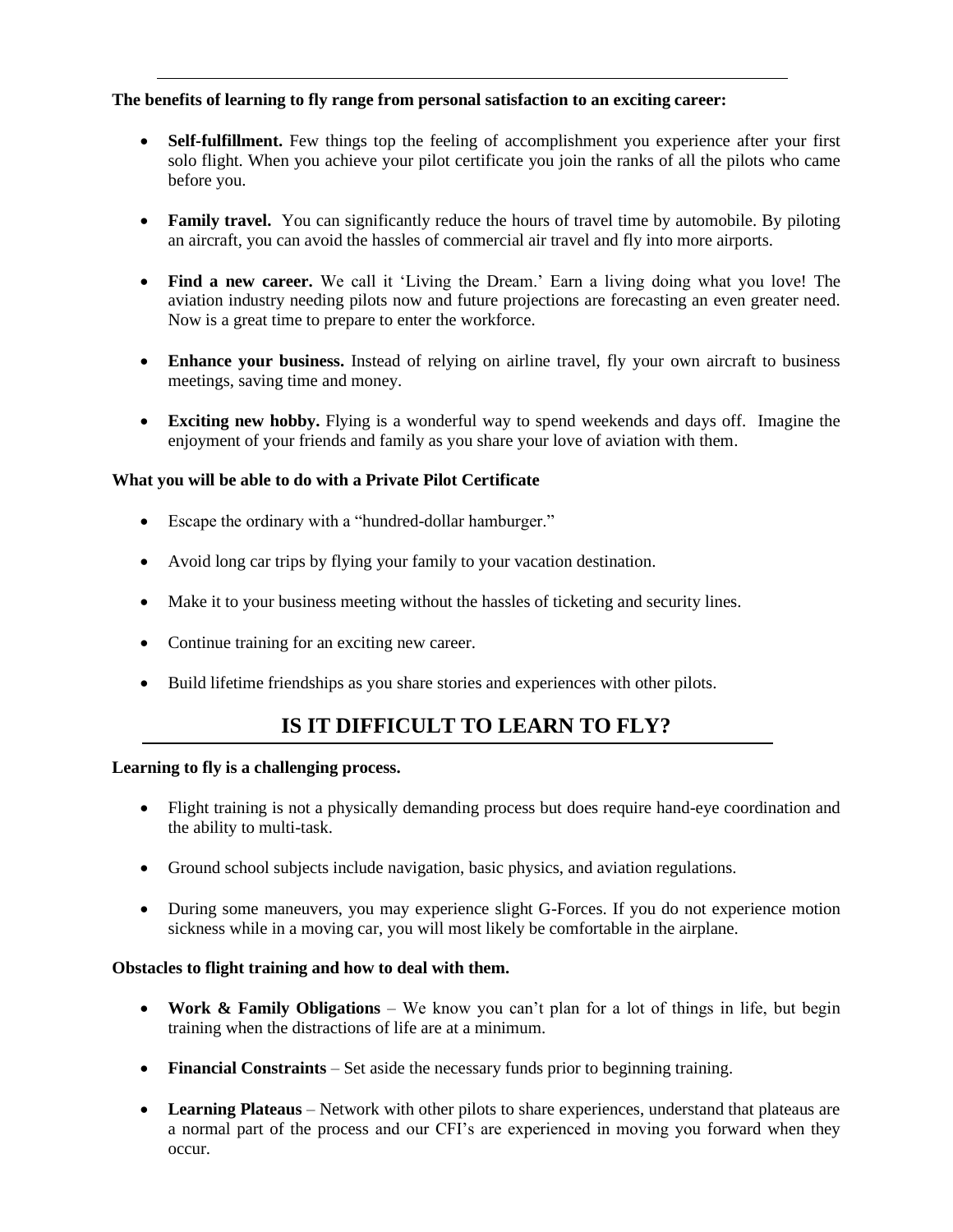- **Weather** Kentucky weather can be challenging during certain seasons. Schedule often to make up for weather cancellations.
- **Health Issues** Common disqualifiers include heart problems, diabetes, emotional health, and medications. In some cases, a special issuance can be made. Talk to an Aviation Medical Examiner (AME) if you have concerns.
- **Unrealistic Goals or Expectations** Like any skill that must be learned, flight training can be frustrating at times. Talk to your Certified Flight Instructor (CFI) about what you expect to accomplish and revisit your goals often. Trust his or her evaluation of your skills. Remember- each student learns in their own way.
- **Anxiety or Fear** Be honest about any anxiety or fears you have prior to or during flights so you're CFI can help you work through them.

## **IS IT SAFE?**

#### **Airplanes**

Airplanes are built and maintained to strict federal regulations. They are also subject to scheduled inspections. All planes are required to have a thorough check annually. Planes that are used for hire, like the ones at Don Davis Aviation, receive that same extensive inspection after every 100 hours of use. Additionally, the pilot conducts a thorough preflight inspection before each flight.

#### **Weather**

Most weather hazards can be avoided by, simply put, avoiding hazardous weather. Our flight instructors will teach you to analyze current and forecast weather conditions to make a safe decision regarding each of your flights. Our CFI's emphasize hazardous weather avoidance.

#### **Decision Making**

Airplanes are only as safe as the pilot flying them, and safe flying requires skill and knowledge combined with decision making. At DDA, we will train you to our high safety standards. This includes practical experience handling situations that arise in-flight, deciding if the weather is safe, and recognizing your own limitations.

# **WHY DON DAVIS AVIATION?**

#### **Don Davis Aviation is small enough to be personal, and big enough to be professional.**

- We get to know our students; we know their names and where they are in their training.
- We work closely with the FAA to ensure compliance with regulations for safety.
- Our fleet is large enough to make airplanes available when you want to schedule.
- We are flexible with our students.

#### **Location, Location, Location**

- We are your local flight school
- Henderson County Airport is an ideal place to learn to fly. You will become comfortable sharing the skies.